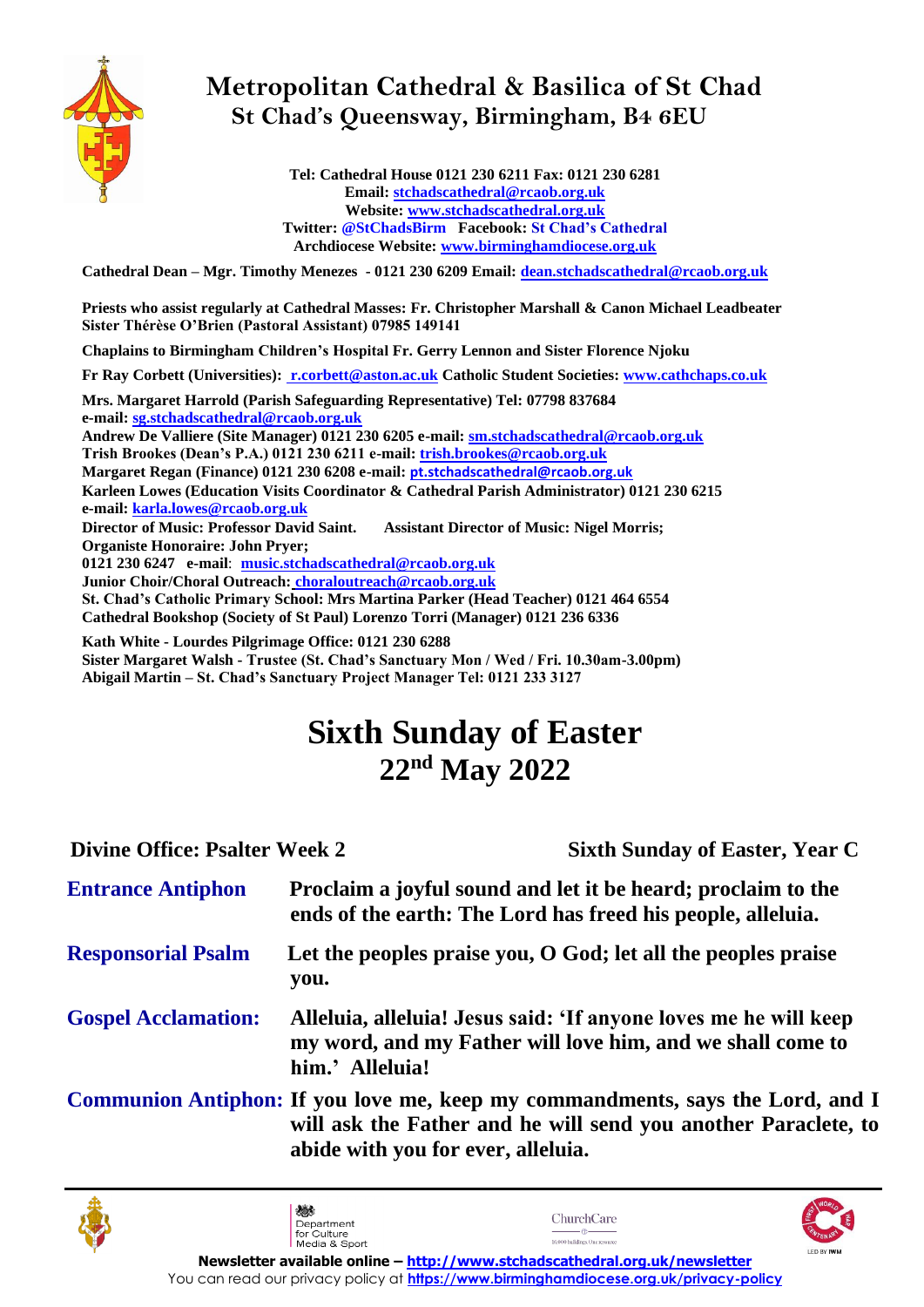**We are pleased to inform you all Masses at the Cathedral will be live streamed. Please visit our website for details.** 

**All Ceremonies are open to the public, unless otherwise stated. Please check the Cathedral website homepage for changes and if in doubt refresh the page to see most up to date notices.**

**SOME COVID CONDITIONS REMAIN.** Cathedral Prayers Lists

#### **Mass Times: 21st May – 29th May 2022**

| <b>Sat 21</b>                         | <b>Vigil for Sixth Sunday of Easter</b>                                                            |
|---------------------------------------|----------------------------------------------------------------------------------------------------|
| 4.30 <sub>pm</sub>                    | <b>Arthur John Wallis</b>                                                                          |
| <b>Sun 22</b>                         | <b>Sixth Sunday of Easter</b>                                                                      |
| 9.30am                                | People of the Parish                                                                               |
| 11.30am                               | <b>Frank Fleming RIP</b>                                                                           |
| 2.00 <sub>pm</sub>                    | Lourdes Blessing of Hands Mass                                                                     |
| Mon $23$<br><u>*1.00pm</u>            | <b>Easter Feria</b><br>Fr Hudson's Care Good Shepherd Mass<br>This Mass is open to the public      |
| Tue 24                                | <b>Easter Feria</b>                                                                                |
| 12.15pm                               | <b>Scott Bibb RIP</b>                                                                              |
| <b>Wed 25</b>                         | <b>Memorial of St Bede the Venerable</b>                                                           |
| 12.15pm                               | Thomas, Mary & Liam Flaherty RIP                                                                   |
| Thurs 26                              | <b>Solemnity of the Ascension of the Lord</b>                                                      |
| 12.15pm                               | Mrs. Torri RIP (Mass with singing)                                                                 |
| 6.00 <sub>pm</sub>                    | Patrick Lowes RIP (Mass with Choir)                                                                |
| <b>Friday 27</b>                      | <b>Feast of St Augustine of Canterbury</b>                                                         |
| 12.15pm                               | <b>Hugh Murphy</b>                                                                                 |
| <b>Sat 28</b>                         | <b>Vigil for Seventh Sunday of Easter</b>                                                          |
| 4.30pm                                | People of the Parish                                                                               |
| <b>Sun 29</b><br>$9.30$ am<br>11.30am | <b>Seventh Sunday of Easter</b><br>'World Communication Day'<br>Finola Moore RIP<br>Nora Mayor RIP |

*The God Who Speaks –* Next Sunday's Readings: **Acts 7:55-60; Ps 96; Apocalypse 22:12-14, 16-17, 20; John 17:20-26** [www.godwhospeaks.uk](http://www.godwhospeaks.uk/)

**Seating Arrangements:** Please respect our stewards and volunteers who will continue to guide people to their seats. While we might attempt to provide some social distancing, the growing numbers at weekend Masses will not make this possible all the time. **Face coverings remain for all.**

**Restoration of the Stations of the Cross:** It is hoped that donations will be secured to restore all 14 Stations. Each Station will cost approximately £4000 to be treated. If you are able to support this project, please contact Fr Tim at:

[dean.stchadscathedral@rcaob.org.uk](mailto:dean.stchadscathedral@rcaob.org.uk)

**Please don't leave your belongings unattended at any time.**

#### **Holy Father's Prayer Intention for May: For faith-filled young people**

We pray for all young people, called to live to the fullest; may they see in Mary's life the way to listen, the depth of discernment, the courage that faith generates, and the dedication to service.

**Recently Deceased:** Fr Laurence Crowe, Fr. Ted Simpson SCJ, Bobby (Bhupinder) Bansal, Ned Redmond, Mary Pope, Paul Costello and victims of COVID, natural disaster and conflicts, especially in Ukraine.

Those who are ill: Jane Goodyear, Frances Crockett, Ray Norris, Harpal, Baby George, Finn, Chris & Allison Saint, and our parishioners, family and friends who are sick.

**For those whose anniversaries occur about this time**: Mgr. Wilfrid Moore. Canon John Hughes. Frs.: Thomas Foynes, Thomas Bagnall, Michael McKenna, Patrick Taylor, John Kearns,James Ward and Dermott Corcoran. Also: Florence Duffy, Frank Fleming, Virgilio Abordo, Patrick Lowes, Wilfredo De Joya Major, Katie Davis, Dan Murphy, Margaret Green, Bert Hannon and Eileen McGlachen.

**Second Collection** There will be a second collection next weekend for **Society of African Missions Appeal** as well as an appeal talk at all Masses**.**

**New Ways of Giving and Supporting your Cathedral:** It couldn't be simpler. Just point your smartphone camera at the code below, wherever you are, and it will take you to a giving page.



**A Celebration of St Chad on the Feast of the Dedication of St Chad's Cathedral – Saturday 18th June 2022**

A day of celebration and history organised collaboratively by St Chad's Cathedral and the Archdiocese of Birmingham History and Archives Commission Mass at 12.00noon (open to all and free) which will include the Rite of Dedication of the Altar. The continuing event, for which **Advanced booking is required,** will begin at 1.00pm with light refreshments and an opportunity to visit a special historical exhibition in the Archives of the Archdiocese of Birmingham.

Tickets for the afternoon lectures and refreshments are £15.00.

Bookings can be made at

[www.historyandarchivescommission.eventbrite.co](http://www.historyandarchivescommission.eventbrite.com/)  $\frac{m}{m}$  $\frac{m}{m}$  $\frac{m}{m}$  or by speaking to a member of the Cathedral Staff.

**May is the Month of Mary**: Why not try to pray the rosary (a little more) this month.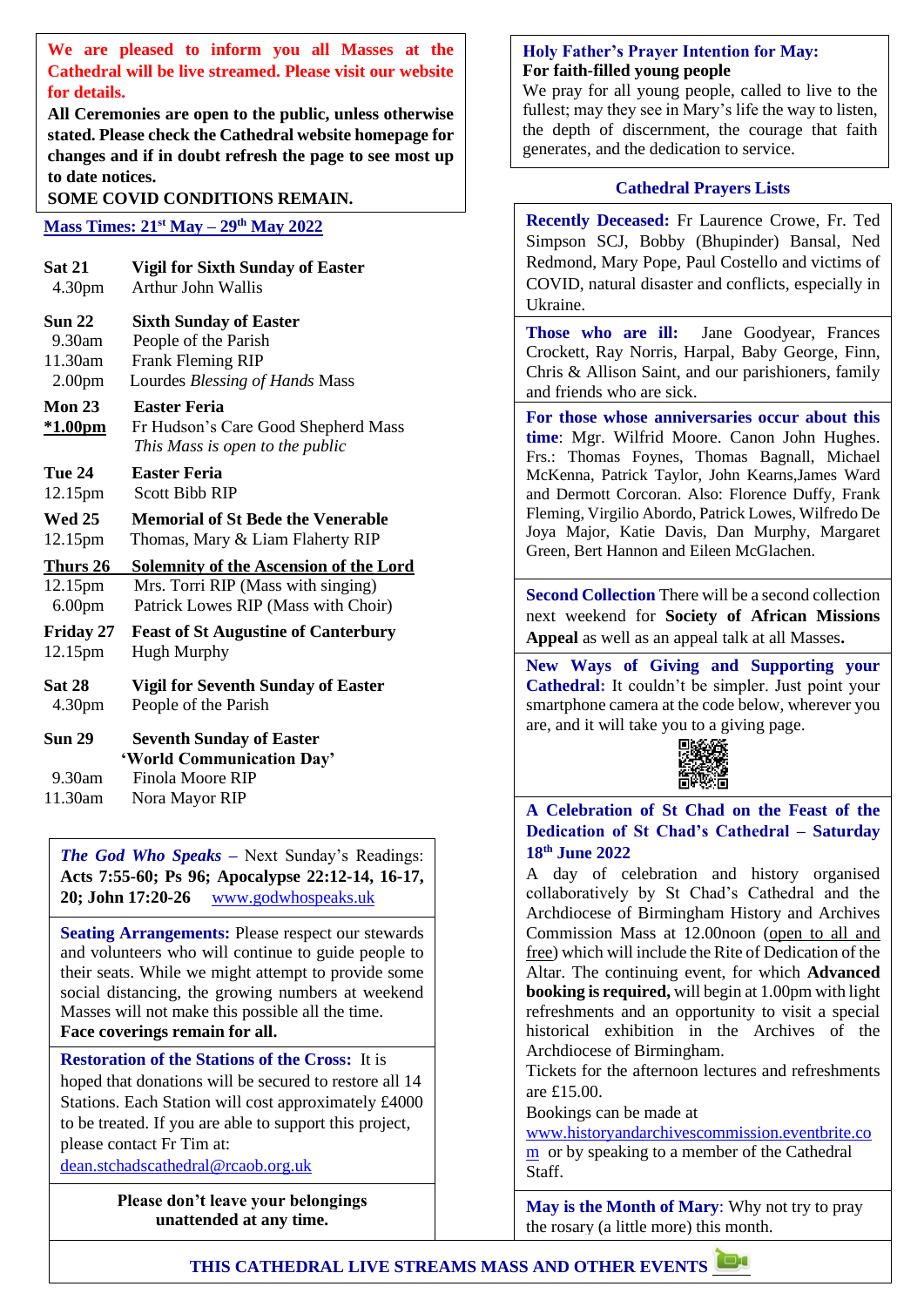**Fix the Food System - The paradox of abundance** Over 800 million people go hungry each day. Yet the world produces over 4 billion tonnes of food and we only need 3.7 billion tonnes to feed everyone. From all this food produced, a third is wasted. St John Paul II called this 'the paradox of abundance.' Clearly the currently global food system is not working. But as Pope Francis said, "Each of us has a role to play in transforming food systems for the benefit of people and the planet." Let's respond to his call! CAFOD's new campaign is called Fix the Food System. See [www.cafod.org.uk/food](http://www.cafod.org.uk/food) for more information.

#### **Responding to Archbishop Bernard's vision for the Archdiocese -** [Diocesan Vision, Unfolding](https://www.birminghamdiocese.org.uk/pages/category/diocesan-vision-unfolding-gods-plan)  God's Plan [Birmingham Diocesan Trust](https://www.birminghamdiocese.org.uk/pages/category/diocesan-vision-unfolding-gods-plan)  [\(birminghamdiocese.org.uk\).](https://www.birminghamdiocese.org.uk/pages/category/diocesan-vision-unfolding-gods-plan)

### **Diocesan Vision Prayer –**

Spirit of God,

descend on me this day. Grant me the Spirit of joy, to lift me, the Spirit of hope to inspire me, the Spirit of love to surround me and the Spirit of truth to enlighten my path.

#### Holy Spirit,

I pray for a new outpouring of your grace, so that I may grow in worship of your name in love of you in my prayer and in my actions towards others.

Come Holy Spirit into my life to guide me. Strengthen and defend me, so that I may be drawn ever closer to you. Help me this day and always to be a channel of grace in all I say and do and invite others into relationship with you. Amen

**Eternal Wall of Answered Prayer –** This promises to be an important year for this project and you are asked to support it together with Christians around our country and beyond. How can you support it?

- 1) Financially see website below
- 2) By Prayer
- 3) By sending in real answers to prayer that you have experienced in your life.

[www.thewall.org.uk.](http://www.thewall.org.uk/)

**Prayer of Spiritual Communion –**For those who join on the livestream, the prayers are given just below the Livestream Box and will be available for you to say during Holy Communion.

#### **Summer Events at St Chad's Cathedral –**

*Sunday 5th June at 11.30am.* Pentecost Sunday Mass at which we shall also commemorate the Oueen's Platinum Jubilee

*Saturday 18th June at 12 noon*. Solemn Mass and Consecration of the Altar in St Chad's Cathedral.

*Sunday 19th June – Corpus Christi Masses & Procession Sunday 24th July at 3pm* – An Ecumenical Celebration to mark the beginning of the Commonwealth Games in Birmingham and the Midlands.

**St Chad's Cathedral Flower Festival:** It is with regret that due to illness among the organising team, we will not be holding the Flower Festival at St Chad's Cathedral this year. We look forward to holding it again next year.

The St Chad's Cathedral Association is always keen to hear of new and creative ideas for fundraising for the Cathedral. Thank you for your ongoing support.

**St Chad's Sanctuary –** our parish charity.

Thank you for the generosity you have shown recently by bringing items for the Sanctuary and by donating financially to its work. Your thoughtfulness is very much appreciated, especially most by those you might never meet, but whose lives are changed for the better by our love of neighbour: [www.stchadssanctuary.com.](http://www.stchadssanctuary.com/)

Donations for the Sanctuary can be given in here at the Cathedral at any time and will be passed on.

Click on the Sanctuary button on our Cathedral website homepage to see the current needs.

*I was a stranger and you made me welcome!*

You can earn easy money for St Chad's Sanctuary, Birmingham by designating it as your chosen charity when you order anything at Smile Amazon. Thank you.

**The Synod Process & the Diocesan Vision –** The latest development in the Synod Process is the Synthesis that has been produced following a reading of all of the submissions from around the Archdiocese of Birmingham. This document can be found at:

[www.birminghamdiocese.org.uk](http://www.birminghamdiocese.org.uk/) or on our Cathedral website.

**Quo Vadis Zoom Gatherings on Discernment for University Students** – The third and final Zoom gathering of this series is this Thursday ( $26<sup>th</sup>$  May). Please see more and join the session to learn more about holiness in youth! [www.vocations.org.uk/quo-vadis](http://www.vocations.org.uk/quo-vadis) 

**Marriage Care – Volunteers Needed!** Catholic Marriage Care are looking for Marriage Preparation Facilitators to present and facilitate courses for engaged couples, Centre Coordinators to lead and support centres teams, in various locations across England and Wales, and Trustees to join our board. Find out more about how you could help support couples and families at: [www.marriagecare.org.uk](http://www.marriagecare.org.uk/) or email [volunteer@marriagecare.org.uk.](mailto:volunteer@marriagecare.org.uk)

**The Time To Reflect Column** for Eastertide on our website is reflections from our new Catholics. Enjoy.

for the safety of people, protection of property and crime **The CCTV System operates 24 hours a day. This is in place** 

Please switch off mobile phones when in Church.  $\odot$ 

**An Induction Loop System** is provided. Please switch your hearing aid to the 'T' position.  $\left(\bigcircright)$ 

**The normal programme for Masses is: prevention. Inquiries: 0121 230 6216 / 0121 230 6211**